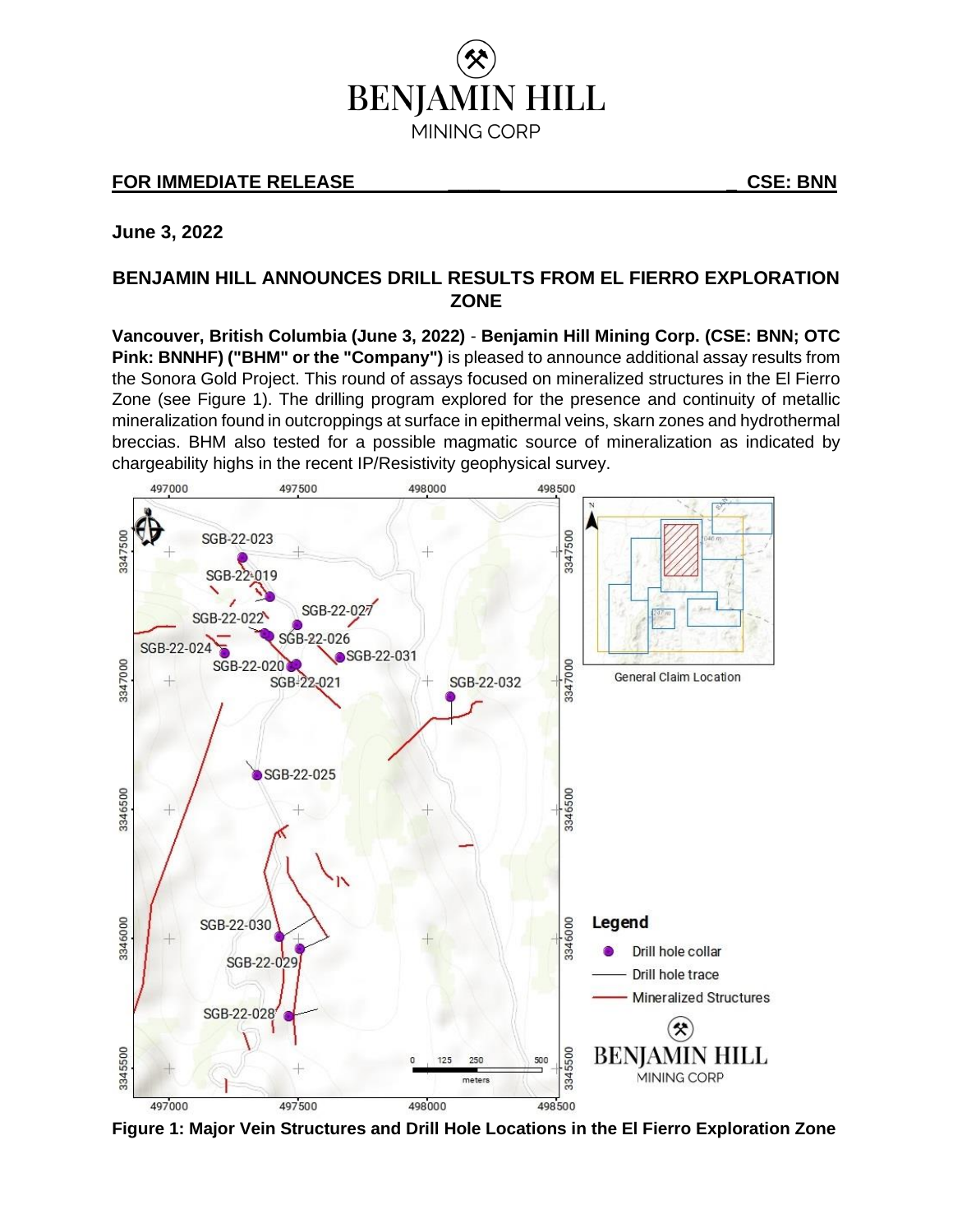The El Fierro Zone area encompasses 958 hectares out of a total 6391 hectares on the Project. Eleven exploratory drill holes totalling 1,589 meters were completed to test two vein systems and a skarn occurrence. The first vein system oriented in a northwest - southeast direction, dipping shallowly to the northeast and is mapped at surface approaching 1.2 km in length (see Figure 1 above). These veins are composed of quartz-barite with sulfides and primary oxides. The second vein system contains a sets of parallel vein breccias striking northeast to southwest and dipping steeply to the southeast. The veins are composed of quartz, with primary sulfides, primary oxides, and hydroxides. The second vein system is mapped at surface for 3.9 km. All the veins are hosted in granites and a volcano-sedimentary sequence.

The El Fierro Zone also hosts artisanal pits and shallow shafts, developed for the exploitation of quartz-barite veins-breccias containing copper mineralization.





### **Figure 2: Geological Map and drill hole cross section showing drill holes and major structures**

The results of the program are very encouraging with drill holes SGB-22-19, SGB-22-20, SGB-22-21, SGB-22-23, SGB-22-26, SGB-22-27, and SGB-22-31 intersecting mineralized veins of the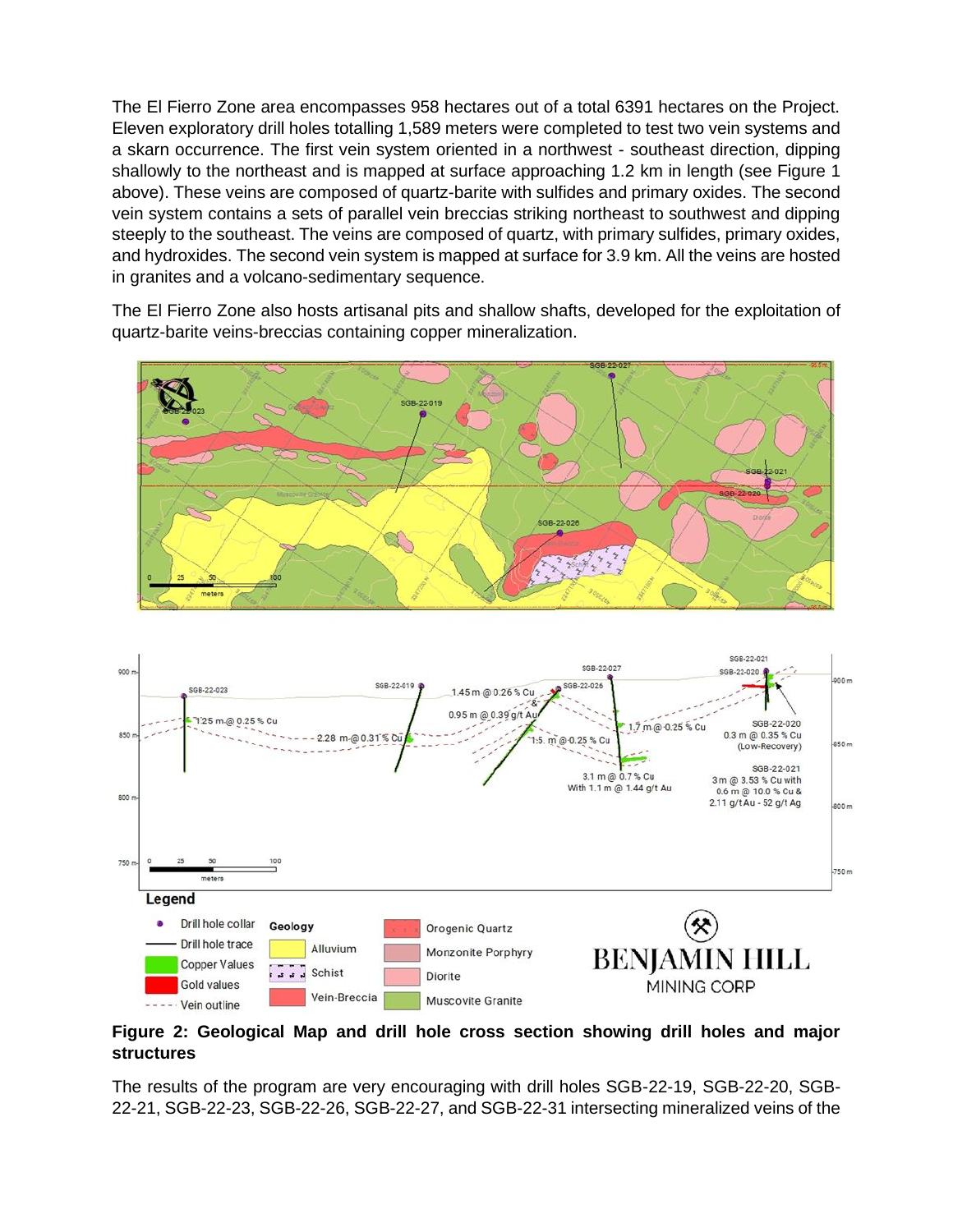first vein system. Figure 2 shows a geological map and a projected cross section that illustrates a possible interpretation of vein continuity between boreholes.

Highlights include:

- SGB-22-23 1.25 m of 0.25% Cu from 18.5 m 19.75m
- SGB-22-24 1.25 m of 0.67 % Cu from 26.5 m 27.75 m
- SGB-22-26 0.95 m of 0.39 g/t Au from 4.35 m 5.3 m, and a  $2<sup>nd</sup>$  intersection with an additional 1.5 m of 0.25% Cu from 4.35 m – 8.0 m
	- o Including 1.45 m of 0.26% Cu from 5.3 m 6.75 m, 1.5 m of 0.25% Cu from 42.3 m - 43.8 m, and 0.95 m with 0.39 g/t Au.
- SGB-22-27 1.7 m of 0.25 % Cu from 52.85 m to 54.55 m, a second interval of 3.1 m of 0.70% Cu, with 1.1 m of 1.44 % Cu from 90.8 m - 93.9 m
- *Previously reported drill hole SGB-22-21:* 3 m of 3.54% Cu in drill hole
	- o Including 0.6 m of 10% Cu, 2.11 g/t Au and 52 g/t Ag from 11.5 m 14.6 m
- Drill holes SGB-22-28, SGB-22-29 and SGB-22-30 intersected the second vein system which strikes north-east south-west and dips steeply to the southeast. Notably, drill hole SGB-22-30 cut several veins composed of quartz, sulfides, primary oxides and hydroxides.
- Drill hole SGB-22-24 encountered disseminated copper oxide mineralization in a skarn.
- SGB-22-30 0.4 m of 4.42 g/t Au from 127.8 m -128.2 m and 0.45 m of 0.55 % Cu and 0.4 g/t Au from 184.8 m - 185.25 m
- SGB-22-31 1.8 m of 0.41 % Cu, with 0.5 m with 0.36 g/t Au.

Note: Further work is required to better understand the structural controls on mineralization and the true widths of mineralization.

| Drill Hole        | From   |        | To Length (m) Au Eq (g/t) |      | $Cu(\%)$ | Au (g/t)   | Ag $(g/t)$ |                                                  |
|-------------------|--------|--------|---------------------------|------|----------|------------|------------|--------------------------------------------------|
| SGB-22-023        | 18.5   | 18.95  | 0.45                      | 0.06 | 0.16     | 0.02       | 3.0        | 1.25 m @ 0.25 % Cu                               |
| SGB-22-023        | 18.95  | 19.35  | 0.40                      | 0.15 | 0.25     | 0.08       | 5.0        |                                                  |
| SGB-22-023        | 19.35  | 19.75  | 0.40                      | 0.10 | 0.33     | 0.02       | 6.0        |                                                  |
| Drill Hole        | From   |        | To Length (m) Au Eq (g/t) |      | Cu(%)    | Au (g/t)   | Ag $(g/t)$ |                                                  |
| SGB-22-024        | 26.5   | 27.75  | 1.25                      | 0.02 | 0.67     | 0.00       | 1.0        | 1.25 m @ 0.67% Cu                                |
| Drill Hole        | From   |        | To Length (m) Au Eq (g/t) |      | $Cu(\%)$ | Au $(g/t)$ | Ag $(g/t)$ |                                                  |
| SGB-22-026        | 4.35   | 5.3    | 0.95                      | 0.43 | 0.13     | 0.39       | 3.0        | 0.95 m @ 0.39 g/t Au                             |
| SGB-22-026        | 5.3    | 6.75   | 1.45                      | 0.02 | 0.26     | 0.01       | 1.0        | 1.45 m @ 0.26 % Cu                               |
| SGB-22-026        | 42.3   | 43.8   | 1.50                      | 0.02 | 0.25     | 0.00       | 1.0        | 1.5 m @ 0.25 % Cu                                |
| <b>Drill Hole</b> | From   |        | To Length (m) Au Eq (g/t) |      | Cu (%)   | Au (g/t)   | Ag (g/t)   |                                                  |
| SGB-22-027        | 52.85  | 53.6   | 0.75                      | 0.02 | 0.29     | 0.01       | 1.0        | 1.7 m @ 0.25 % Cu                                |
| SGB-22-027        | 53.6   | 54.55  | 0.95                      | 0.02 | 0.21     | 0.00       | 1.0        |                                                  |
| SGB-22-027        | 90.8   | 91.8   | 1.00                      | 0.02 | 0.33     | 0.00       | 1.0        | 3.1 m @ 0.7 % Cu                                 |
| SGB-22-027        | 91.8   | 92.9   | 1.10                      | 0.03 | 1.44     | 0.00       | 2.0        |                                                  |
| SGB-22-027        | 92.9   | 93.9   | 1.00                      | 0.02 | 0.33     | 0.00       | 1.0        |                                                  |
| Drill Hole        | From   |        | To Length (m) Au Eq (g/t) |      | Cu (%)   | Au (g/t)   | Ag $(g/t)$ |                                                  |
| SGB-22-029        | 100.1  | 100.4  | 0.30                      | 1.58 | 0.20     | 1.55       | 2.0        | 0.3 m @ 1.58 g/t Au & 0.2 % Cu                   |
| Drill Hole        | From   |        | To Length (m) Au Eq (g/t) |      | Cu (%)   | Au (g/t)   | Ag $(g/t)$ |                                                  |
| SGB-22-030        | 127.8  | 128.05 | 0.25                      | 4.67 | 0.03     | 4.66       | 1.0        | 0.4 m @ 4.42 g/t Au                              |
| SGB-22-030        | 128.05 | 128.2  | 0.15                      | 4.16 | 0.05     | 4.15       | 1.0        |                                                  |
| SGB-22-030        | 184.8  | 185.25 | 0.45                      | 0.48 | 0.55     | 0.40       | 6.0        | 0.45 m @ 0.55 % Cu & 0.4 g/t Au                  |
| Drill Hole        | From   |        | To Length (m) Au Eq (g/t) |      | Cu (%)   | Au (g/t)   | Ag $(g/t)$ |                                                  |
| SGB-22-031        | 11.45  | 12.25  | 0.80                      | 0.13 | 0.17     | 0.09       | 3.0        | 1.8 m @ 0.41 % Cu with 0.5 m<br>with 0.41 g/t Au |
| SGB-22-031        | 12.25  | 12.75  | 0.50                      | 0.41 | 0.34     | 0.36       | 4.0        |                                                  |
| SGB-22-031        | 12.75  | 13.25  | 0.50                      | 0.04 | 0.75     | 0.00       | 3.0        |                                                  |

## **Table 1. Assay Highlights from the El Fierro Exploration Area**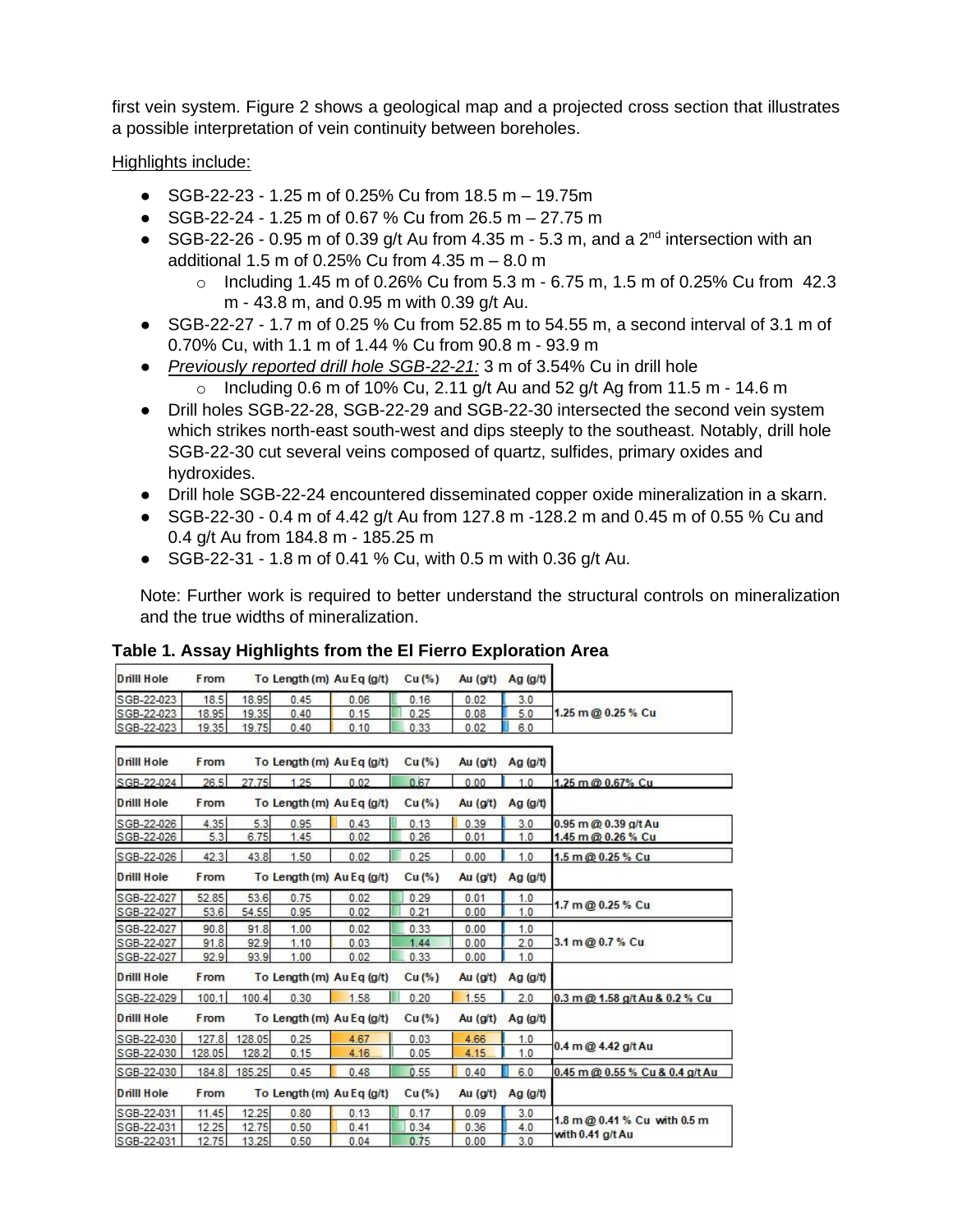**Benjamin Hill Mining President Greg Bronson stated:** *"The El Fierro area hosts several prospective mineralized veins that have returned encouraging copper and gold assays from near surface intervals. Additionally, good gold assays at depth confirm a metals enriched hydrothermal system that merits further investigation".*

### **Quality Assurance and Control:**

Samples from drill holes 001-007 were assayed by Bureau Veritas Laboratories. All rock samples were selected by company geologists. All core was transported from the drill location to the company's core logging facility in Benjamin Hill, Sonora, Mexico. Each core was sawn into two halves. Samples were taken from one half of the cut core. Sample tags were placed into each bag before being sealed and then transported by company truck directly the Bureau Veritas Mineral Laboratories (BVM) in Hermosillo, Sonora, Mexico. At the BVM laboratory, the samples were dried, crushed and pulverized with the sample pulps being sent airfreight for analysis to BVM in Vancouver, B.C. for 45-element ICP-MS analysis after modified 4 acids aqua regia digestion. Gold assays are determined by 30-gram fire assay fusion with an ICP-ES finish. Laboratory control samples comprising certified reference samples, duplicates and blank samples were inserted by the laboratory into the sample stream and analyzed as part of the quality assurance/quality control protocol. Both Hermosillo and Vancouver BVM facilities are ISO 9001 and ISO/IEC 17025 accredited.

A management decision was made to change laboratory partners to SGS de Mexico S.A. de C.V. Laboratories for drill holes 008-034 to ensure the timely delivery of the results to guide the project and provide information to shareholders.

Samples were delivered to SGS de Mexico S.A. de C.V. Laboratories (SGS) in Hermosillo, Sonora, Mexico for sample preparation and pulps were shipped to SGS Laboratories in Durango, Durango, Mexico for analyses. As stated previously, all rock samples were selected by company geologists. All core was transported from the drill location to the company's core logging facility in Benjamin Hill, Sonora, Mexico. Each core was sawn into two halves. Samples were taken from one half of the cut core. Sample tags were placed into each bag before being sealed and then transported by company truck directly to SGS in Hermosillo, Sonora, Mexico for sample preparation. Sample pulps were shipped to SGS in Durango, Durango, Mexico for analyses. At the SGS laboratory, the samples were dried, crushed and pulverized with the sample pulps analysed for 34-element ICP-OES analysis after aqua regia digestion. Gold assays are determined by 50-gram fire assay fusion with an ICP-OES finish. Copper assays that initially ran above 10,000ppm were rerun using ICP-OES analysis to obtain accurate assay values. Laboratory control samples comprising certified reference samples, duplicates and blank samples were inserted by the laboratory into the sample stream and analyzed as part of the quality assurance/quality control protocol. Both Hermosillo and Durango SGS facilities are ISO/IEC 17025:2017 accredited with ISO 17034 certification.

### **Qualified Person**

Greg Bronson, P.Geo, President and Director of the Company is a qualified person as defined by National Instrument 43-101 and has reviewed and approved the scientific and technical disclosure in this news release.

### **About Benjamin Hill Mining Corp.**

Benjamin Hill Mining Corp. is a Canadian-listed junior gold exploration company focused on